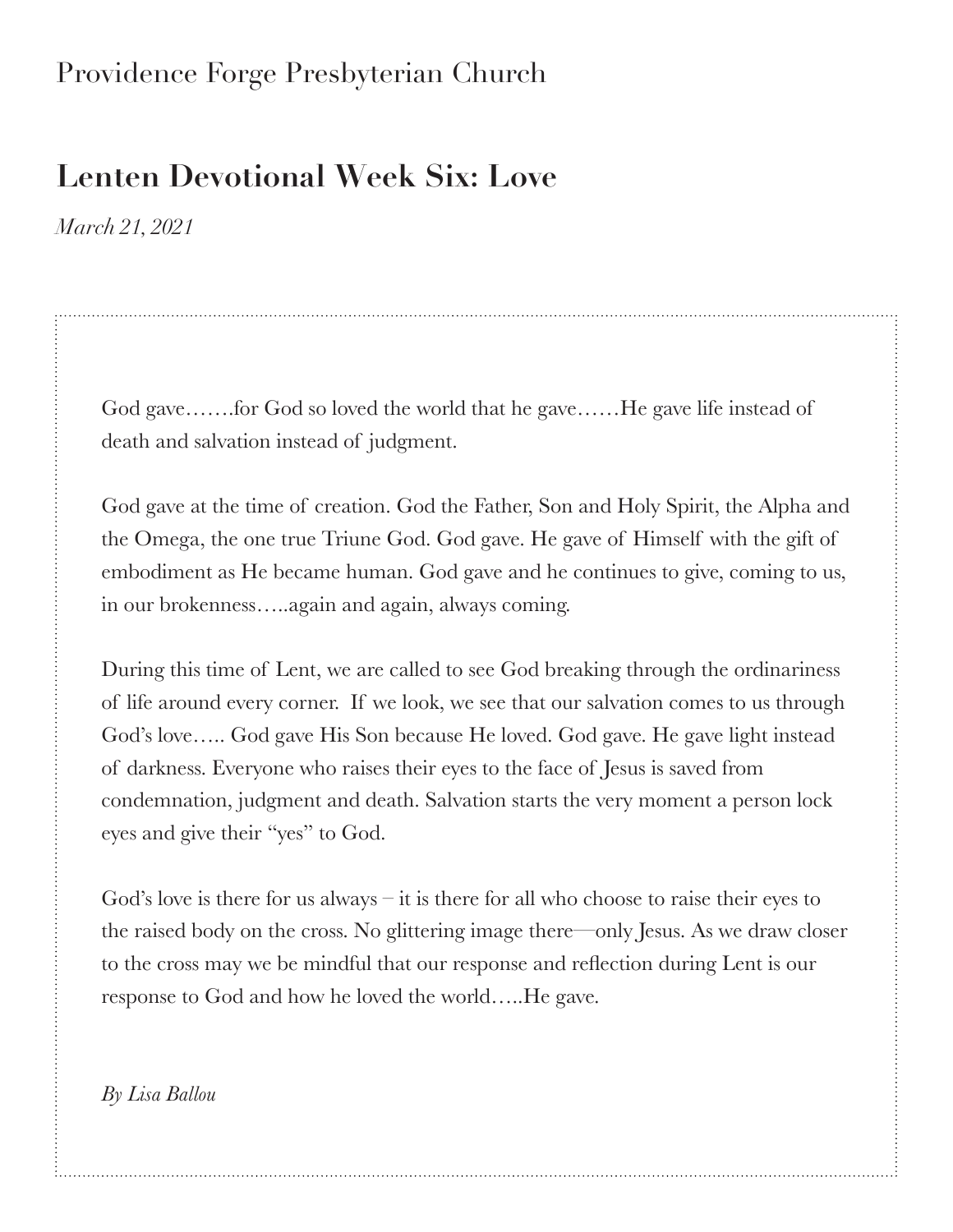## **Some Small Sayings**

I believe churches are meant for praising God. But so are 2AM car rides, showers, coffee shops, the gym, conversations with friends, strangers, etc. Don't let a building confine your faith because we will never change the world by just going to church, we need to BE the church.

*Author unknown Submitted by Barb Lore*

The purpose of life is not to be happy. It is to be useful, to be honorable, to be compassionate, to have it make some difference that you have lived and lived well.

*Ralph Waldo Emerson Submitted by Barb Lore*

God of all time and of every place, I lay myself before you in the newness of this holy day. I thank you for the protection of holy angels and the nearness of those whom I love. Fill the hours of this day with the light from above that all I do and think and say may be useful and kind. Keep me, O Holy Spirit, from the worship of gods that are not. Through the Sacred Scriptures and blessed sacraments, give me new desire to call You my God. In the suffering and death of Jesus, enable me to accept the mysteries of this life and of that which is to come. Amen.

*A cut-out prayer found in Lora Binns' Bible, origin unknown Submitted by Margaret Adamson*